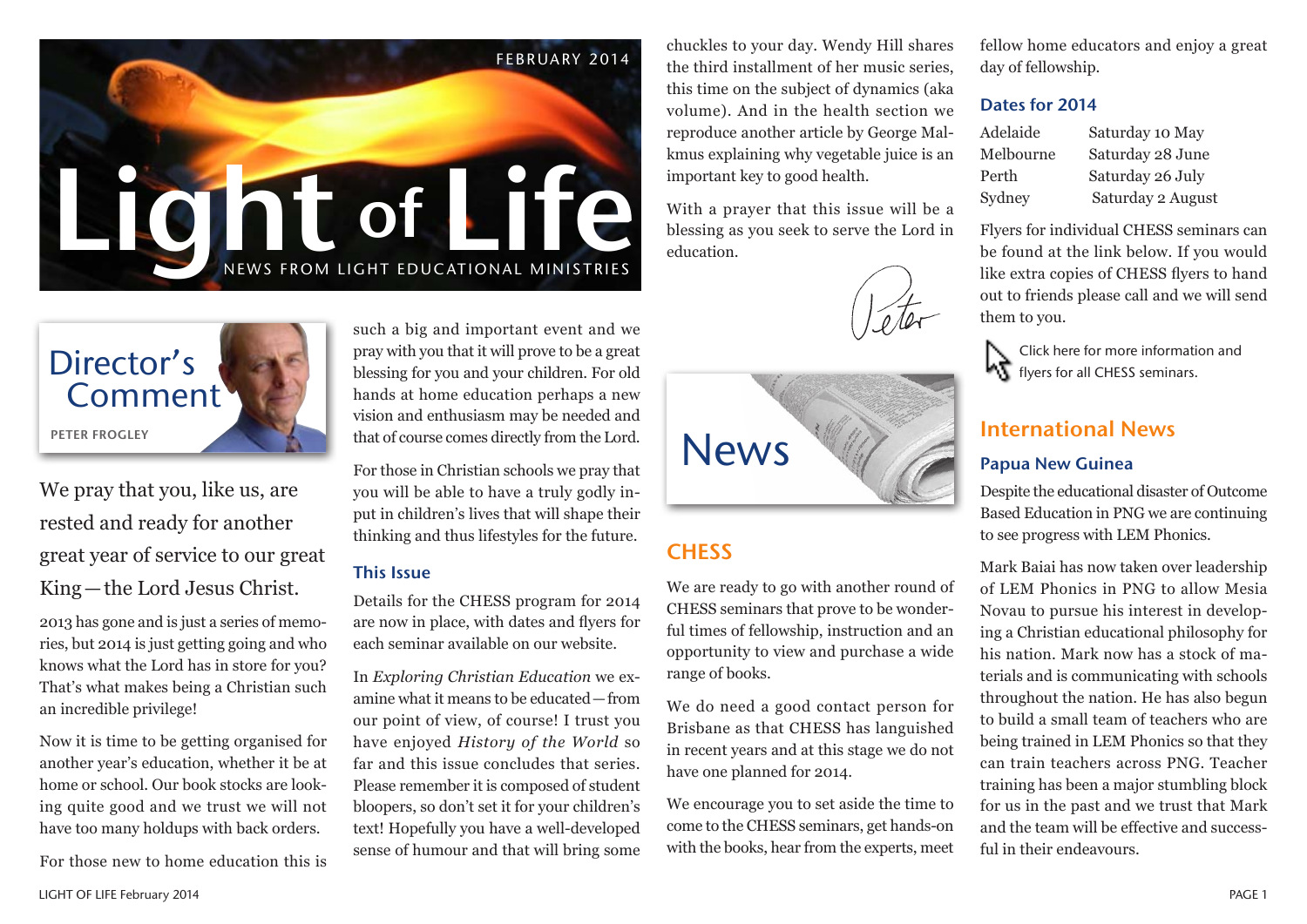#### Peru

Peter Frogley expects to visit from mid-February 2014 for a little over two weeks. The plan is to fly into Arequipa in the south of Peru in the Andes to speak at a Christian Education conference, which will be the first LEM has conducted there for several years. This would be followed by further conferences in Chepen in the north of Peru as well as another in Chiclayo, where the Relyeas are based. Peter will then spend a weekend with churches in Lima before returning home. This will probably be the last visit whilst the Relyeas are permanently residing in Peru.

Bob worked as a high school maths and science teacher in Australia for 25 years (1972–1997) while they raised their five children.

Bob took an early retirement and in 1998 they returned to Peru to start a ministry that would address the creation/evolution issue. At the time only a couple of indigenous creationists in all of Peru were attempting to counter the harmful effects of evolution which had permeated all of the Peruvian society. In addition to Creation Science their ministry also includes Christian Education, working with teachers in Christian schools and encouraging them to teach from a biblical perspective.

They have established and trained a team of Peruvian educators and creationists to spread the principles of a Bible centered education throughout Peru. They are part of the LEM overseas team.

Before Bob and Frances leave Peru they want to ensure they have a functioning team to carry on the work they have begun so effectively. They are asking if anyone would be interested in assisting them in producing materials, etc. in what they expect will be their last year living in Peru.

They plan to return to Australia to live at the end of 2014, so have set this year aside as one where they hope to be able to make major advances in the translation and printing (all with prior permission from CMI) of much needed creationist literature, especially for children.

They have targeted the following resources as ones that they hope to translate into

- One Big Family
- Noah's Ark Activity Books

Spanish and publish:

- How did we get our Bible?
- Dragons of the Deep
- Exploring Geology with Mr. Hibb
- The 7Cs of Bible History for kids
- Six Day Creation Does it really matter what you believe?
- An issue of the *Creation* magazine.

However, to accomplish the production of these materials, substantial funding is needed. We ask that you would prayerfully consider donating towards the production of these resources. Donations can be sent to the LEM office.

## Exploring **Christian**  Education PETER FROGLEY

## No. 91: What is it to be educated?

There should obviously be significant differences between Christians and non-Christians when it comes to educating their children.

In fact, there should be a vast difference, as Christians should have a totally different world view. Unfortunately, however, in general practice today there is often little difference between Christian and non-Christian education as both are working on similar world views.

To properly explore this issue of what it is to be educated in a Christian context is far beyond the scope of this article, but perhaps I can touch on some of the aspects that seem most important to me. For me there is little point exploring modern educational ideas as they are exclusively built upon faulty, humanistic premises. If you don't know that we are creations of an Almighty God, created to be His children, to serve Him for His glory in the earth, then any ideas you may have on education will be flawed.

Whilst the world in which we all live is the same, the view with which Christians see

the world is fundamentally different in that they are born again and have been made new creations in Christ. This surely means that we see the world through the eyes of our Creator and thus structure education from this foundation.

For Christians, then, education must be the vehicle that equips young people to fulfil God's call and purpose for their lives. That goal must always be before us as we seek to understand God's ways in education, otherwise we will default to our old ways! Our new life in Christ brings with it a new way to do everything in life—and that is the reason God has instructed us in scripture how we are to go about training our children.

#### What does the Bible tell us?

The Bible begins, 'In the beginning, God'. He is in and over everything!

All that exists is created and gifted to us by our God. He is the alpha and omega—He is the beginning and the end and all else between.

When the Westminster Shorter Catechism answers the first question 'What is the chief end of man?' it tells us that it is to 'Glorify God and enjoy Him forever'.

So simple, yet so profound and yet we could and usually do need to explore what that really means for us in practice, as our pre-Christian approach was based in man's ideas. So keeping in mind that we may need to change our ideas, let us consider some scriptures.

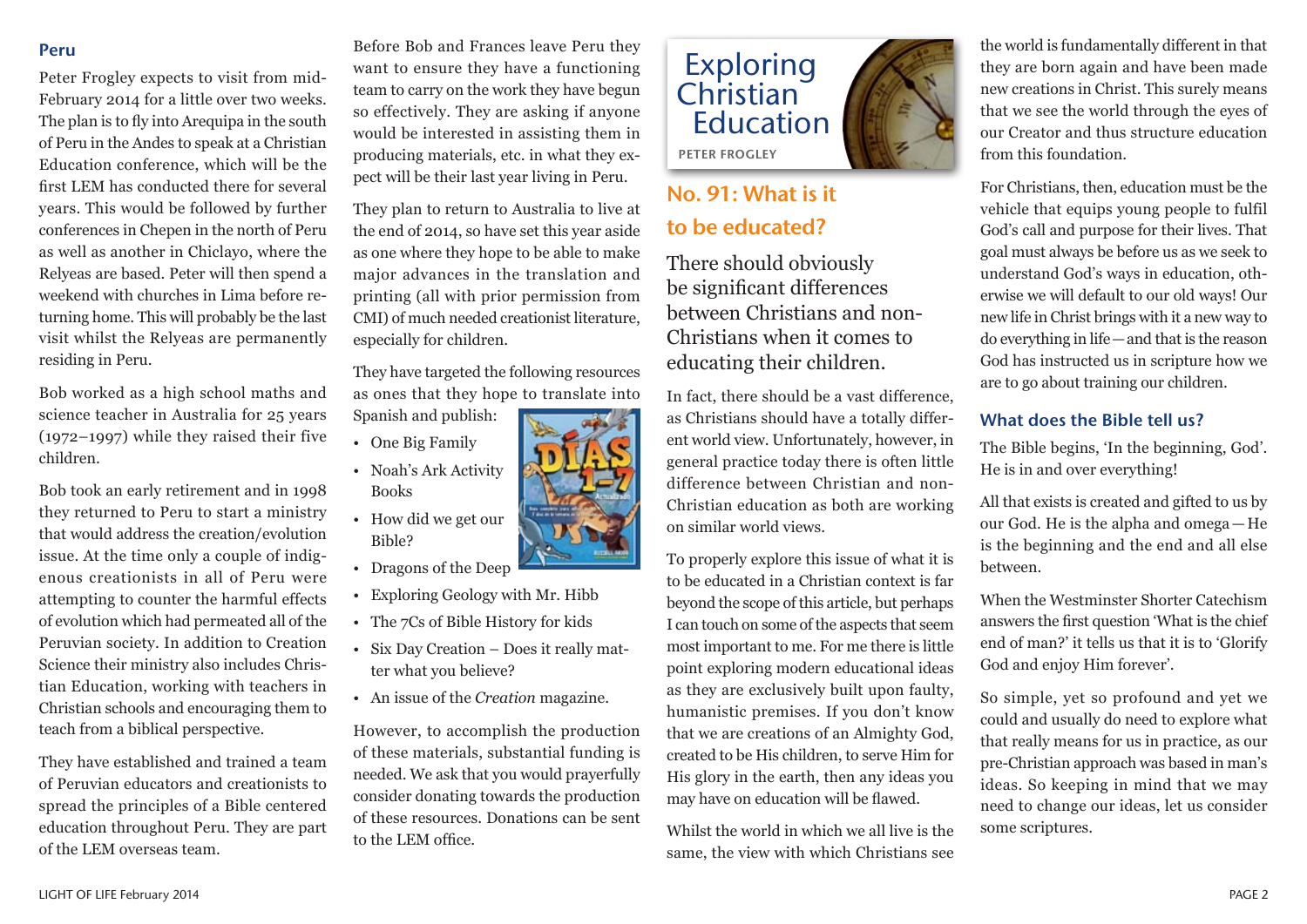The Ten Commandments in relating to children says:

Honour your father and your mother, that your days may be long upon the land which the LORD your God is giving you. *Exodus 20:12*

There is much that could be said about this often neglected commandment, which for our purposes clearly establishes the authority and importance of the father and mother in the family. This commandment is of vital importance in building our families and failure to heed its wise injunction is the root of many of the problems in our society today (and that is not just confined to non-Christians).

Coupled with the words of Deuteronomy:

And these words which I command you today shall be in your heart. You shall teach them diligently to your children, and shall talk of them when you sit in your house, when you walk by the way, when you lie down, and when you rise up. You shall bind them as a sign on your hand, and they shall be as frontlets between your eyes. You shall write them on the doorposts of your house and on your gates.

*Deuteronomy 6:6–9*

These two passages bring to us an understanding of authority and the family and the basic ground rules for raising children. These passages do not just represent an opinion God may happen to have, but rather they describe and define God's ways for families. Without conformity to these

standards we can be guaranteed failure in our efforts to raise a godly family.

A most helpful comment came from the Australian Archbishop Vaughan over 130 years ago:

On Education...

There is one greater curse in the world than ignorance and that is instruction apart from moral and religious teaching. To instruct the masses in reading, writing and arithmetic and to leave out religion and morality is to arm them with instruments for committing crime – a great deal has been said in the colony about crimes that proceed from want of schools; very little about the still greater amount of crime which is produced by training the intellectual faculties whilst the will and the animal passions are allowed to run loose.

> *Archbishop Vaughan in Pastorals and Speaking on Education, 1880*

Now that we have addressed the issue of family discipline (at least in principle) we can move on to what we teach our children.

The experts tell us that knowledge is increasing exponentially, yet this increase doesn't seem to be improving our general well-being. But it does create a problem as to what knowledge is important to teach our children.

The humanists, in their wisdom, seem to have decided that factual knowledge is not important because there are no absolutes and thus we can define knowledge according to our whims. They will tell us we should have a tolerant, accepting attitude to life and even to knowledge — so 'horse' can be written 'pony', because the idea conveyed is similar.

## to leave out religion and morality is to arm them with instruments for committing crime

Christians are confronted with much new knowledge which can lead to discounting important knowledge in place of politically correct knowledge. For example, the Christian studies the environment to understand why God has created the world as He has and what he intends man to do with His creation. Scripture tells us that God has given man dominion over the earth:

Then God said, 'Let Us make man in Our image, according to Our likeness; let them have dominion over the fish of the sea, over the birds of the air, and over the cattle, over all the earth and over every creeping thing that creeps on the earth.'

#### *Genesis 1:26*

Thus environmental studies for the Christian is a biblically-based discipline as it is the study of the creation.

Environmental studies for the humanist assumes people are nothing more than higher-evolved animals. This, coupled with the latest politically correct 'scientific'

discoveries, brings a completely different perspective on our use of and care for the world around us.

#### Teaching the Tools

Whilst I have not found a biblical prooftext that says children must begin formal education by learning language and mathematics, it seems to me that those two areas of study are fundamental. Dorothy Sayers calls them 'the lost tools of learning' (those who are interested can purchase the booklet of the same name from LEM).

Her thesis is that mastery of language and mathematics (in their basic form) provide the tools through which all learning takes place. The main function of primary education then is a mastery of those two areas.

Our primary level education has three main components:

- 1. Development of obedience to God's word to build Christian character
- 2. Learning of basic language skills (our recommendation is to use LEM Phonics to achieve this goal) and
- 3. Basic mathematical (arithmetic) skills — the use and manipulation of numbers.

Undoubtedly children will learn more than this, but our basic goal should be to have children competent in the use of the tools of learning.

Next time we will continue on with this theme and consider the nature of the products of education.  $\Box$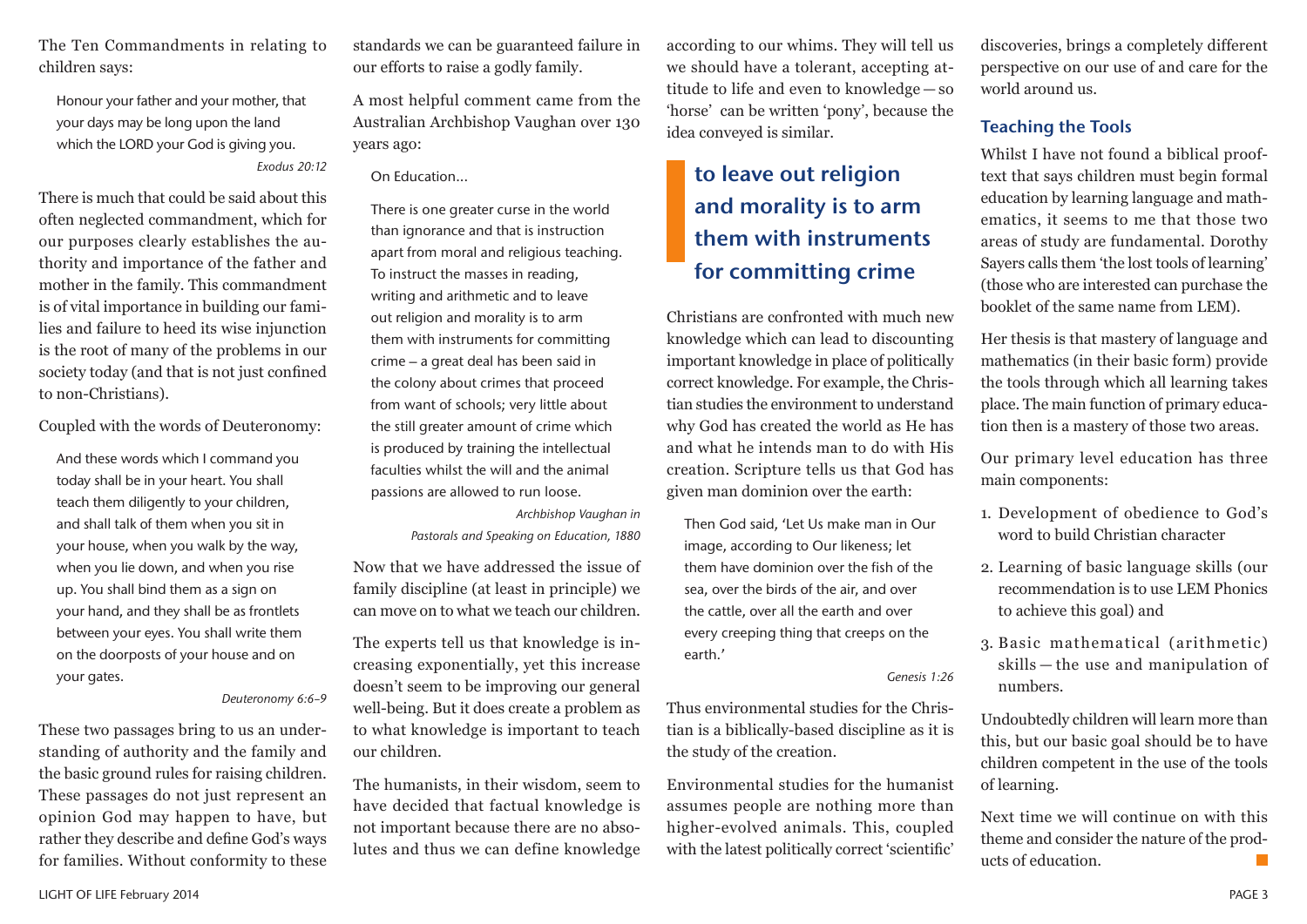

#### Part Three

*Many years ago we published this amusing version of the history of the world. This history is reputed to be a compilation of student bloopers in secondary schools in the USA. This is the final installment.*

Meanwhile in Europe, the enlightment was a reasonable time. Voltare invented electricity and also wrote a book called 'Candy'. Gravity was invented by Isaac Walton. It is chiefly noticeable when apples are falling off trees.

Bach was the most famous composer in the world, and so was Handel. Handel was half German, half Italian and half English. He was very large. Bach died in 1750 to the present. Beethoven wrote music even though he was deaf. He was so deaf he wrote loud music. He took long walks in the forest even when everyone was calling for him. Beethoven expired in 1827 and died later for this.

France was in a very serious state. The French Revolution was accomplished before it happened. The Marseillaise was the theme song of the French Revelution and it catapulted into Napoleon. During the Napoleonic Wars, the crowned heads of Europe were trembling in their shoes. Then the Spanish gorillas came down from the hills and nipped at Napoleon's flanks. Napoleon became ill with bladder problems and was tense and unrestrained. He wanted an heir to inherit his power, but since Josephine was a baroness, she couldn't bear children.

The sun never set on the British Empire because the British Empire is in the east and the sun sets in the west. Queen Victoria was the longest Queen. She sat on the throne for sixty-three years. Her reclining years and, finally, the end of her life were exemplatory of a great personality. Her death was the final event which ended her reign.

The nineteenth century was a time of many great inventions and thoughts. The invention of the steamboat caused a network of rivers to spring up. Samuel Morse invented a code of telepathy. Louis Pasteur discovered a cure for rabbis. Charles Darwin was a naturalist who wrote the 'Organ of the Species'. Madman Curie discovered Radium. And Karl Marx became one of the Marx Brothers.

The First World War, caused by assignation of the Arch-Duck by a surf, ushered in a new error in the anals of human history.



### No 3: Dynamics

A quick review: In our first two articles we learned how music is full of opposites. Rhythm is basically long and short sounds. Melody is essentially high and low sounds. In this article we focus on dynamics—loud and soft sounds.

A simple definition: 'Dynamics is the power of soundwaves and how strong or soft they are.' The word 'dynamics' comes from the Greek *dunamis* meaning power and refers to energy level and forces which affect the movement of things — including soundwaves. It shares its root with the word 'dynamite'. A dynamic person has power and energy and influence over others.

In music, dynamics refers to the amount of power transferred from a person's body to the instrument, producing varying loud and soft sounds. Singers transfer power or energy of different levels as their breath passes through the vocal cords. Dynamics

is also known as volume or amplitude. We turn up the volume knob for louder sounds.

Dynamics is measured in decibels. The chart below gives some examples.

| Leaves rustling                               | 20 <sub>db</sub> |
|-----------------------------------------------|------------------|
| Whispering                                    | $20 - 30$ db     |
| Talking normally                              | 60db             |
| Busy street traffic                           | 78db             |
| Close thunder                                 | 100db            |
| Pain threshold (damage is<br>done to the ear) | 85-100db         |
| iPod or CD player at<br>high volume           | 114-128db        |
| Rock band                                     | $115 - 140 + db$ |
| Chainsaw and loud car stereos                 | 116db            |
| let aircraft                                  | 140db            |
| Immediate damage to<br>unprotected ears       | 130-140db        |
| Space shuttle launch                          | 180db            |

Musicians and composers use their own power to stir the listener's feelings—to excite, manipulate, calm, soothe and relax. Soft music can have a relaxing effect, e.g. in doctor's waiting rooms or when having a massage. Louder music can be rousing, e.g. in military bands or festivals. Abusive use of dynamics occurs when the power of sound is in the extreme ranges. This is harmful because the energy of the soundwaves permanently damages the tiny hair cells in the cochlea of the ear, causing tinnitus, gradual hearing loss and deafness. Powerful dynamics may lead to addiction to loud music and a fear of silence.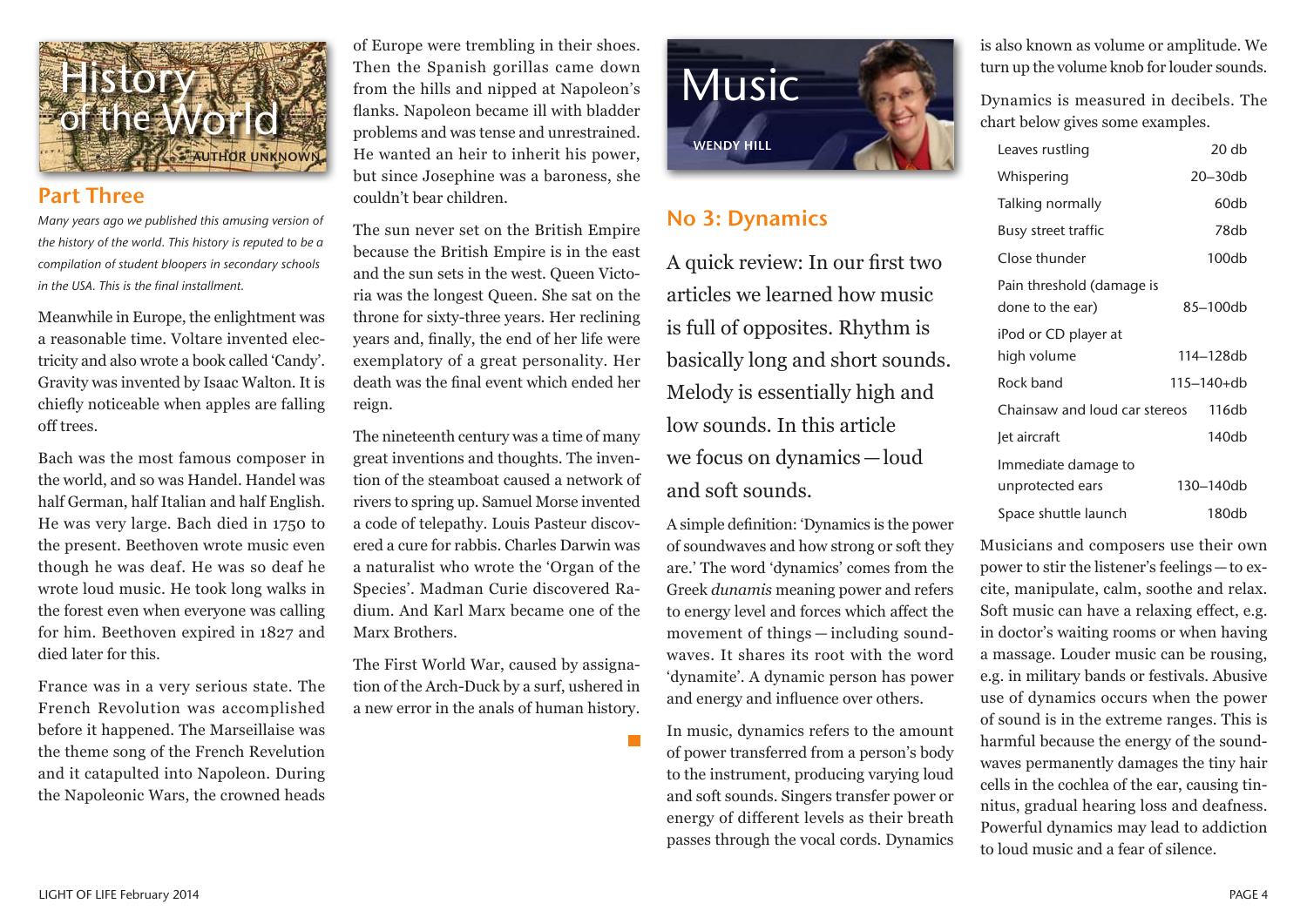Many musicians who regularly play very loud music are physically affected when they perform. In some orchestras and bands, shields are placed between the brass and string players for protection. Some string players mark loud trumpet and trombone parts on their music so they know when to bend down to avoid the blast. Many rock musicians wear earplugs for protection. Some governments have made laws to reduce noise in workplaces, concerts and opera houses. Sadly this extreme loudness is also to be found in many churches.

Permanent hearing loss depends on the time of exposure. The recommended maximum level for eight hours of work is 90db (some think this is still too high). For each increase in three decibels, halve the time of exposure:

| db  | <b>Exposure</b>      | db  | <b>Exposure</b> |
|-----|----------------------|-----|-----------------|
| 90  | 8 hrs                | 117 | <b>56s</b>      |
| 93  | 4hrs                 | 120 | 28s             |
| 96  | 2hrs                 | 123 | 14s             |
| 99  | 1 <sub>hr</sub>      | 126 | 7s              |
| 102 | $30 \text{ min}$     | 129 | 3.5s            |
| 105 | $15 \text{ min}$     | 131 | 1.75s           |
| 108 | 7 min 30s            | 134 | .875s           |
| 111 | 3 min 45s            | 137 | .438s           |
| 114 | $1 \text{ min } 52s$ | 140 | .219s           |

We can see that physical damage occurs after only 56 seconds of exposure to 115db (the lower range of the levels at a rock concert). In the more realistic upper level of 140db, damage occurs in a fifth of a second.

In night clubs disc jockeys know when to pump up the volume to excite and arouse people if the party starts getting a bit flat. One cannot imagine what is happening to young peoples' hearing as they experience such an acoustic environment for hours.

Note we are just talking about dynamics in this article. When excessive dynamics is combined with exaggerated rhythm and beat, the heart does not know which beat to assimilate with — the main beat or the off-beat. The brain is pumping out opioids and hormones to the sex organs. The body quickly begins moving in sensual and gyrating ways, becoming exhausted because of lack of rest. Added to this is the extreme use of melody—high pitched singing, shouting and screaming damage the voice box. Amplified low bass notes on bass guitar add extra stimulation at calculated times and the breathy voices close to the microphone create extra sensuality and intimacy. Addiction kicks in as the pain threshold is raised and high after high is experienced. It just doesn't bear thinking about.

Little did the scientists and inventors of the late Nineteenth century know how their ideas and work with electricity would develop in the twentieth century. The most noticeable difference between today's instruments and those of the pre-1900s is the level of dynamics. Electronic amplification has radically changed the aural experience of audiences.

It is interesting that in the 1700s John Wesley and George Whitfield could preach

to thousands of people at a time without the use of electronic equipment to amplify their voices. Why then do we need so much amplification in our churches today? Have you noticed it is all black—black 'spaghetti' wires all over the floor, black amplifiers and speaker boxes decorating the stage (yes, the altar has become a stage for performance). Black, black, black—not an uplifting colour for a church setting. Having said that and gotten it out of my system, I will now get off my hobby-horse! But it is all relevant to our topic of dynamics.

This abuse of the power of soundwaves in the element of dynamics is happening everywhere — in the concert hall, in rock concerts and night clubs, in cars and tragically in our churches. A challenge for you — ask the audio technicians in your church what the decibel levels are. I would be most interested if you would let me know too (email me at wendy@thegiftofmusic.com.au).

Music was originally designed to be for the worship of God and for our benefit and health, to be pure, sincere, uplifting and ennobling. However it has quickly become destructive noise. Do we really believe the angels in heaven worship God with this sort of loud music? Do we really believe that God wants us to damage the sensitive, perfectly and intricately designed ears He designed? Do we really believe God wants us physically moving in such carnal, sensual, irreverent ways while supposedly worshipping in His Presence?

Back in the 1800s Ellen G. White wrote:

Every uncouth thing will be demonstrated. There will be shouting, with drums, music and dancing. The senses of rational beings will become so confused that they cannot be trusted to make right decisions. And this is called the moving of the Holy Spirit. The Holy Spirit never reveals itself in such methods. A bedlam of noise shocks the senses and perverts that which, if conducted aright, might be a blessing… Those participating in supposed revival receive impressions which lead them adrift. They cannot tell what they formerly knew regarding Bible principles.

In conclusion, the essence of dynamics is power. The music element of dynamics teaches us that God is all-powerful. The ultimate power and energy source of course is God. Psalm 29:4 tells us 'The voice of the Lord is powerful.' Psalm 147:5 says, 'Great is our Lord and of great power...' He only had to speak and the universe and all that is in it came into being. When God gave man dominion over the earth and all that is in it, He also gave the responsibility that goes with it. In terms of music this means being responsible stewards of God's soundwaves and using power and energy sensibly for His purposes to worship Him and for the benefit, not harm, of man.

Click here for more information and other music articles by Wendy Hill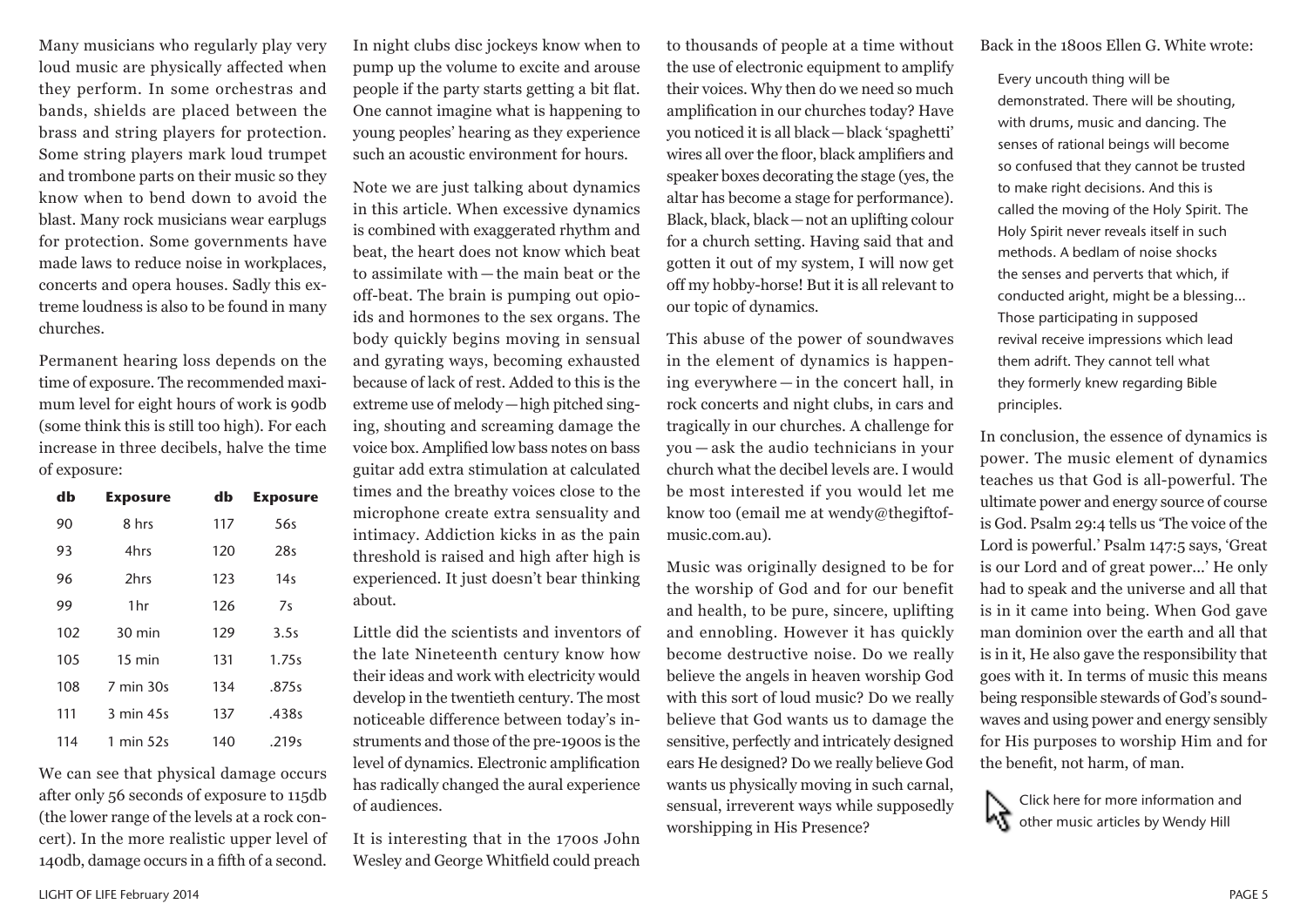

## Vegetable Juice: The Key to Health

When God created Adam and Eve, He told them what was to be the fuel (food) they were to consume in order to maintain their physical bodies and sustain life:

And God said, 'Behold, I have given you every herb bearing seed (raw vegetable), which is upon the face of the earth, and every tree, in which is the fruit of a tree yielding seed (raw fruit): to you it shall be for meat (food).'

*Genesis 1:29*

It is interesting to note that even after the fall of Adam and Eve, after sin had entered the human race and they were banished from the garden, their original diet continued. On these raw fruits and vegetables that man planted and harvested, man lived to an average age of 912 years for the next 1,700 years, without a recorded instance of sickness.

When diagnosed with colon cancer I made

the diet change, including lots of raw vegetable juices. Within just a few weeks, my rectal bleeding had stopped. Within a year, my baseball sized tumor was no more. That experience took place almost 40 years ago!

#### Taking it to cellular level

When God created us, He gave us a digestive system designed to process raw fruits, vegetables, seeds and nuts—the foods He provided in nature—into a form that would make them useable at the cellular level of our bodies.

Consider what H. E. Kirschner, M.D., has to say about this digestive process in his book, *Live Food Juices* (pages 20–21):

Why not just eat the raw vegetables? As we have indicated in the previous chapter, for optimum health you need far more than you could possibly eat. The stomach just couldn't handle that much bulk. Then too, if modern research is correct, the power to break down the cellular structure of raw vegetables, and assimilate the precious elements they contain, even in the healthiest individual is only fractional—not more than 35%, and in the less healthy, down to 1%.

In the form of juice, these same individuals assimilate up to 92% of these elements. The juice of the plant, like the blood of the body, contains all the elements that build and nourish. It is a well-known fact that all foods must become liquid before they can be assimilated.

By juicing, we do much of the work of the digestive system (removing the fibre) before we put the food into our body.

#### What about fibre?

Fibre is merely the carrier of the nutrients and has no nutritional value. By removing the fibre, we are putting only the part of the vegetable that contains the nutrients (the liquid part) into our body.

By doing this, we get all the benefit of the nutrients without having to go through the digestive process. This means the nutrients can go almost directly to cellular level in mere minutes, raising the percentage of nutrients reaching cellular level from less than 35% (when we eat the whole food with fibre), to more than 90% when we drink the juice without the fibre.

This self-healing mechanism was placed there by God at creation, and has been passed down to each human being.

#### Replace toxins with nourishment

If we want to get well, or stay well, the very first thing we must do is stop putting into our bodies the toxic foods that have been causing the body harm and created the physical problems we are currently experiencing.

Toxic foods include all animal source foods (meat, eggs, and dairy, especially cheese), refined sugar, refined flour, table salt, trans-fats and caffeine. These are the substances that cause most of the physical problems people experience today.

In place of the toxic foods, we start putting into our bodies (which are comprised of 100% living cells) the raw and living building materials the Lord designed our bodies to be nourished with and to use as fuel, especially in the form of concentrated raw vegetable juices.

## The juice of the plant, like the blood of the body, contains all the elements that build and nourish

And don't be concerned about not obtaining enough fibre—there are plenty of fibre loads in the whole vegetables, fruits, seeds, and nuts consumed at the various meals of the day.

#### But Adam never had a juicer!

There were no juicers in the garden of Eden… but neither was there a need for them.

Soil nutrients had not yet been depleted and man's physical body was not racked with physical breakdown as it is today.

In the garden, even if only 35% of the nutrients made it to cellular level, the nutrient content of foods was plenty adequate to supply all of man's nutritional needs. But today, because of the low nutrient value of our foods and the extensive repair job needed by the average body, we need to get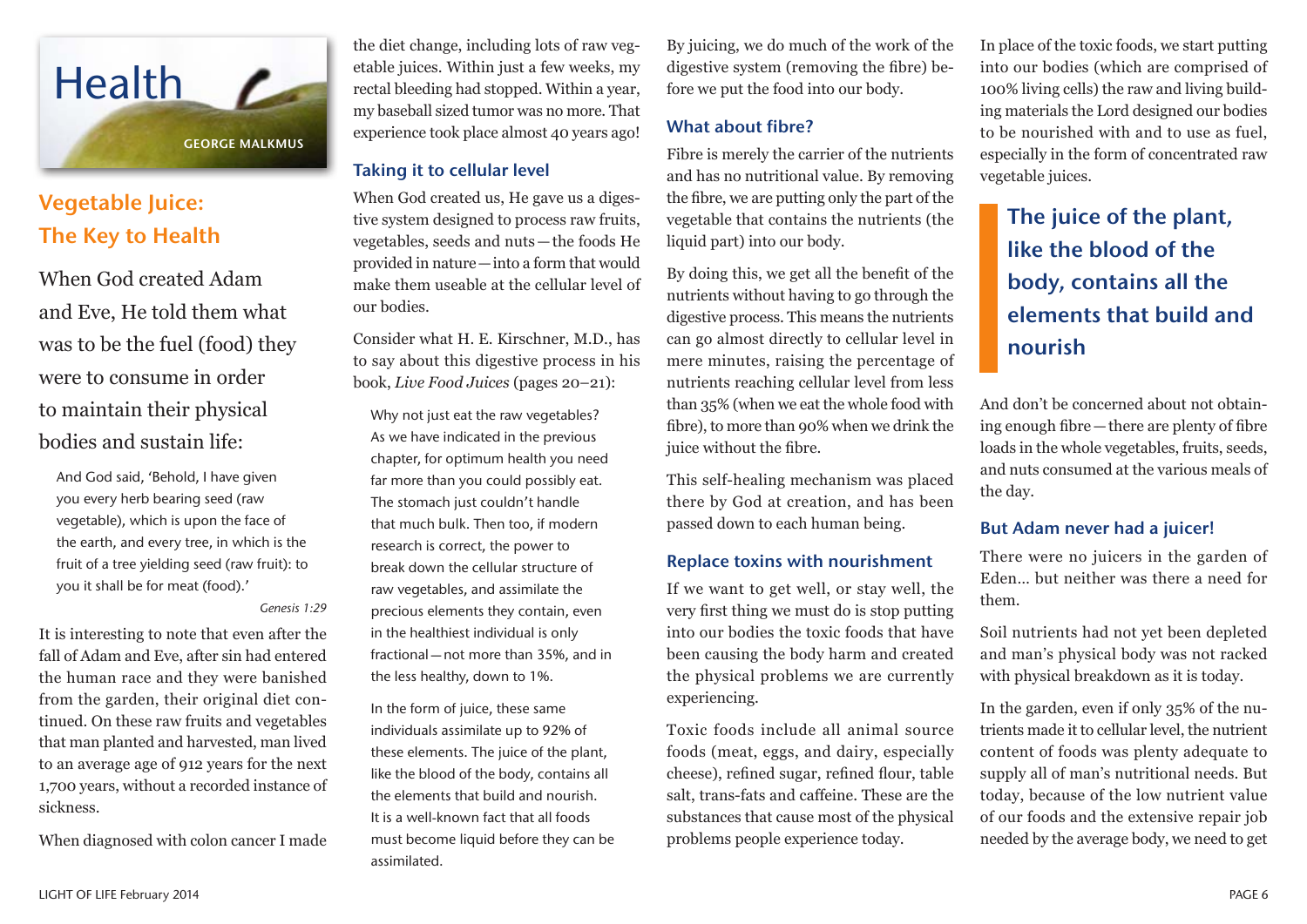nutrients to cellular level more efficiently and in greater quantities—juicing accomplishes this!

#### Extracting the best

It takes approximately one pound of raw vegetables to make a glass of vegetable juice. It would be difficult and very time consuming to eat a whole pound of raw vegetables; and even if you did, you would lose over 65% of the nutrients in digestive processing.

By drinking a 250ml glass of raw vegetable juice, you are consuming the nutrients in a whole pound of raw veggies, and over 90% of those nutrients reach cellular level. A glass of raw vegetable juice mid-morning and mid-afternoon also gives the body incredible energy as well as taking away hunger.

At the Gerson Institute in Mexico they are healing terminal cancers using 8 glasses of carrot juice per day, and 4 glasses of green juices from organically grown vegetables, along with a vegetarian diet.

There is absolutely no substitute for freshly extracted vegetable juice.

#### A blender is NOT a juicer

Blenders leave the fibre in the juice, defeating the very purpose of juicing!

Blenders are wonderful for making green smoothies, blended vegetable salad, etc., increasing the nutrient value three to four times versus chewing whole, raw vegetables.

## there is simply no benefit to drinking store-bought bottled, canned or frozen juice

Nutrients are released from our foods only when the cell structure has been broken open by chewing or blending or juicing. Chewing vegetables and sending the food through the digestive system provides the least amount of nourishment from the foods eaten reaching cellular level. Because most of the cells are not broken open in chewing, a large percentage of the nutrients are not released.

#### What about the sugar and GI?

Many caution the drinking of straight carrot juice because of its high glycemic index (GI).

Our testing revealed that a slice-and-ahalf of home-made whole wheat bread or a baked potato gave a significantly higher glycemic reading than a large glass of freshly extracted carrot juice.

However, we do suggest that most people would benefit from tempering the sugar content of carrot juice with as much as a 50% dilution with cucumber, celery, spinach, kale, or other vegetables in the juice.

#### Don't juice fruit

Drinking fruit juice is not in your best interest — the best rule of thumb is to 'eat your fruits and juice your vegetables'

because there is too much concentrated natural sugar in fruit juices and it can cause problems.

#### Store-bought vegetable juice doesn't count

There is simply no benefit to drinking storebought bottled, canned, or frozen juice! All of these products must be pasteurised by law to prevent spoilage. Pasteurisation involves high heat that destroys everything in the juice that was alive—enzymes, friendly bacteria, and many nutrients. These are what make raw vegetable juice worth drinking!

#### Self-healing is real

A diet comprised of approximately 85% raw and 15% cooked plant-based foods is ideal. It is also important to remember that it is not the raw foods and juices themselves that do the healing! What they do is provide us with the concentrated building materials the body needs in order to heal itself.

Self-healing is built into all of us, and when we bring about conditions conducive to healing within the body, the body will almost always do what it was designed to do—heal itself.

The use of nutrients to enhance our Godgiven capability of self-healing has proven to be an extremely effective means of helping our body to prevent or heal a wide variety of ailments. Once we understand the theory and experience the reality of using nutrition to help our body maximise its own self-healing capabilities, we will see this is the exact opposite approach of drugs. And if we opt for promoting selfhealing through nutrition, experience will show that drinking the freshly-extracted juice of raw vegetables is the most efficient way to obtain this nutrition. Fresh vegetable juice should be a vital part of the diet of anyone who is serious about using natural foods to build an immune system capable of preventing or eliminating disease.



## Purchasing a juicer

The more common 'spinning basket' juicer is certainly better than nothing if that is all one can afford, but the rapidly spinning basket flings the juice through the air, causing oxidation of the juice. A slow turning juicer is the ideal and these are much cheaper than they were a few years ago. Please contact us to discuss the various models of juicers available.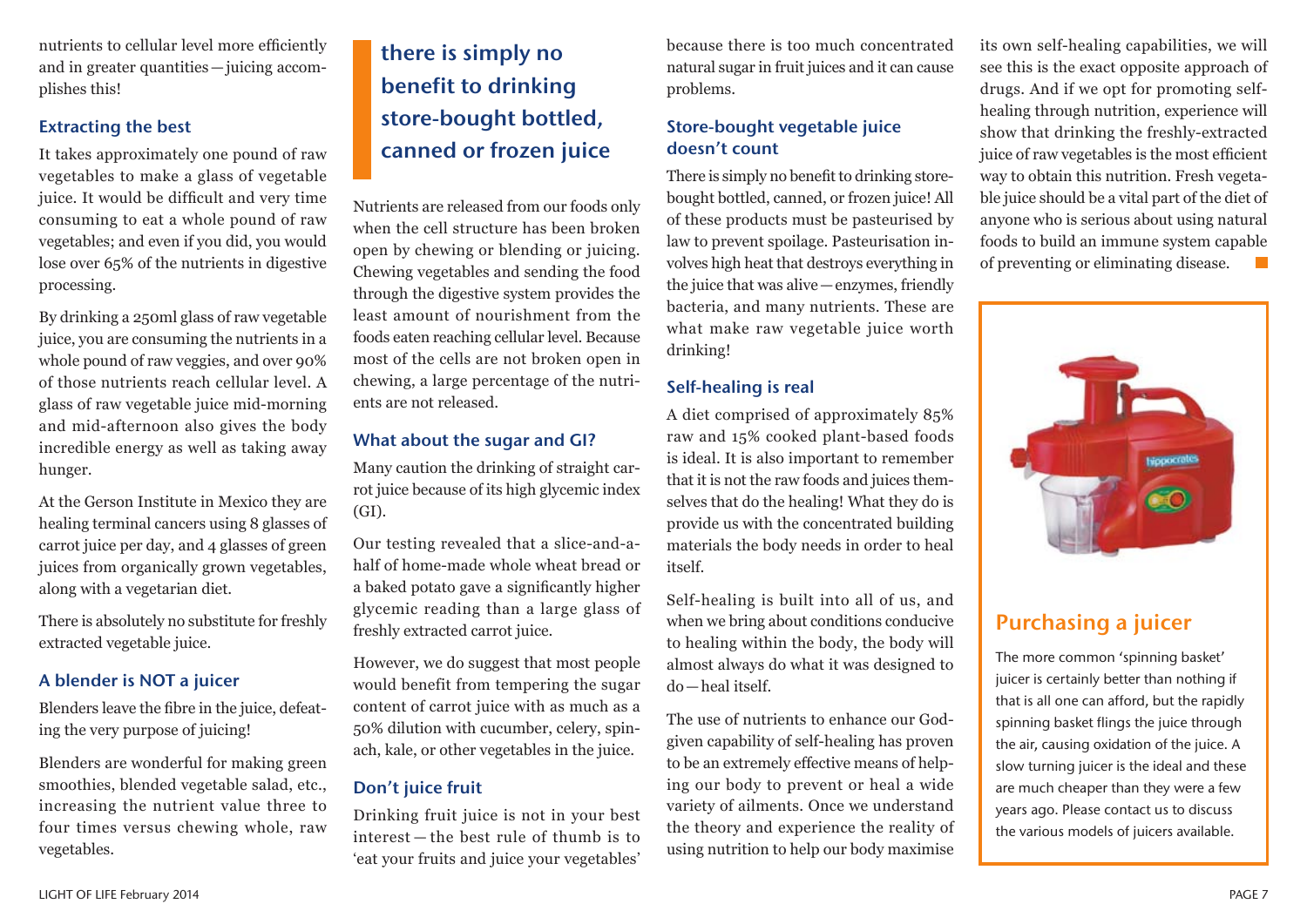

## Rod and Staff Publishers

#### Arithmetic Grade 3

There are new worksheets available with Rod and Staff's Grade 3 maths course.

The Grade 3 student text now includes the worksheets book, a 150 page writein book. Extra copies of the work sheet book



(for additional children) are available for \$6.25 .

The Teacher Manual also now includes the answer key to the worksheets book, and it is also available separately for \$5.55.

These worksheets provide valuable extension work to an already excellent mathematics curriculum.

Rod and Staff Click to order



#### Grade K Science God's World (4th Ed)

A reorganisation of the previous edition with new illustrations and minor text changes.

| Student text       | \$17.00 |
|--------------------|---------|
| Teacher's Edition  |         |
| (inc lesson plans) | \$36.00 |

#### Grade K Art Projects K4 (3rd Ed)

An updated edition of Abeka's Art Projects for preschoolers, designed to help develop the mo tor skills needed to draw, color, cut, and glue. 36 projects in 113 pages. \$19.95

#### Grade K Readiness Skills K4 (2nd Ed)

One of the new additions to our pre-school range from A Beka, these are a series of practical exercises to develop skills for pre-schoolers. 161 pages. \$14.50





## Bob Jones University Press

#### Spelling 2 (2nd Ed)

An excellent revision of this popular spelling program with colourful layout and reorganised lessons.

| <b>Student Text</b>    | \$27.75 |
|------------------------|---------|
| <b>Teacher Edition</b> | \$66.00 |

#### Spelling 3 (2nd Ed)

The new edition of Spelling 3 is com pletely revised to include word sorting, word study and proofreading.

| <b>Student Text</b>    | \$27.75 |
|------------------------|---------|
| <b>Teacher Edition</b> | \$68.85 |

Bob Jones University Press Click to order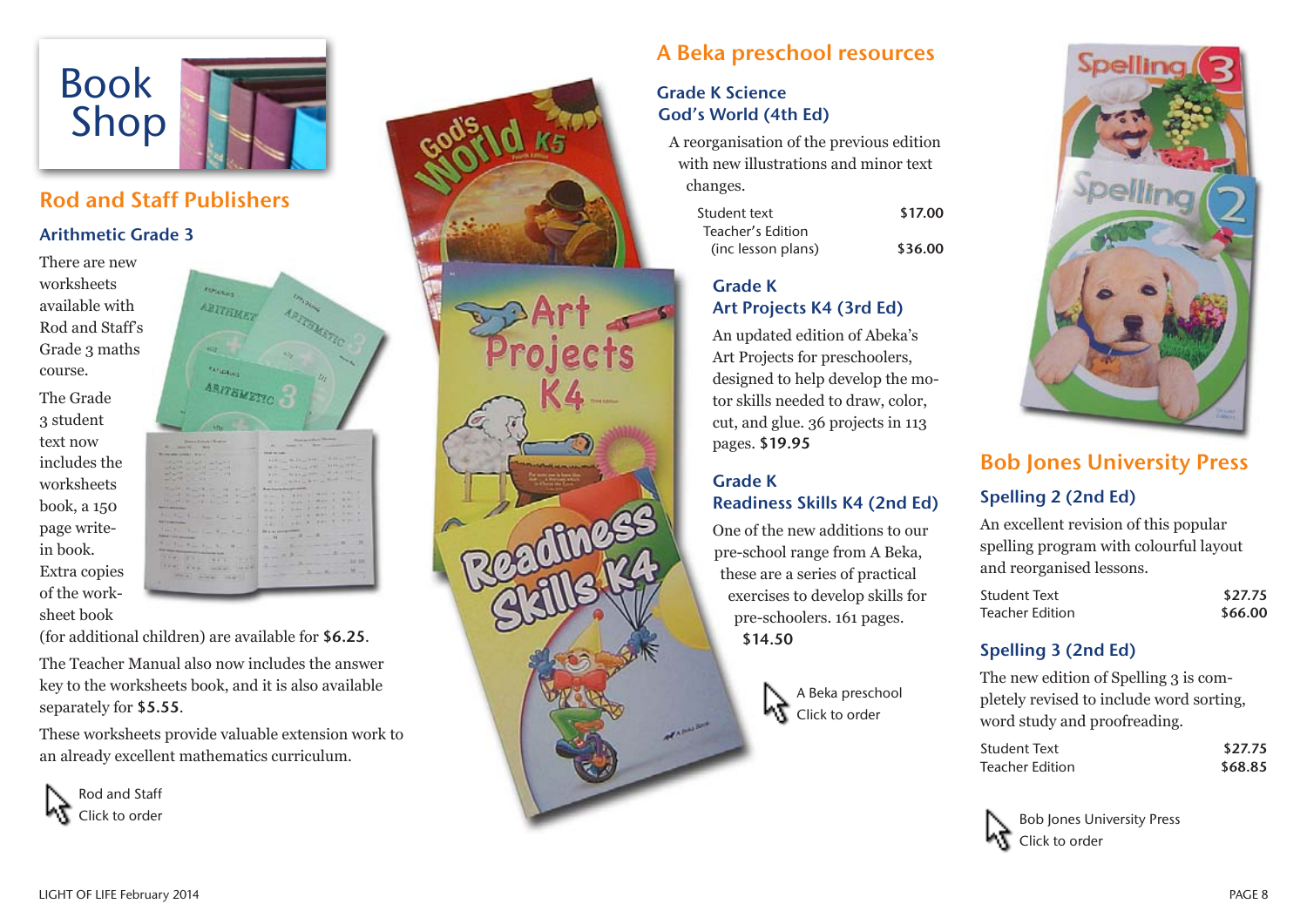# The Elements of Music VOLUMES 1 AND 2

Music

The second edition of Wendy Hill's music program is about to be released so we are clearing the first edition stock at half price.

This is a great opportunity to purchase this music appreciation course, which contains enough piano content to take students through to Grade 3 AMEB Level. In *The Elements of Music*, Wendy breaks music down into its component parts (elements) and students explore the physical, emotional and spiritual sides of each element. Music theory, history and composers are all covered in excellent detail. The Teacher's Resource Kits come with flash cards, charts and games to use in conjunction with the aural exercises on CD.

**HALF** 

PRICE

**CLEARANCE** 

**A brilliant and cheaper alternative to music tuition, at this price** *The Elements of Music* **represents even greater value. Be quick as stocks are limited!**

Music

| <b>Volume One</b>      | was | now              |
|------------------------|-----|------------------|
| Student Workbook       |     | $$34.95$ \$17.50 |
| Teacher's Resource Kit |     | $$95.00$ \$47.50 |

#### Volume Two

| Student Workbook             |                   | \$38.95 \$19.50  |
|------------------------------|-------------------|------------------|
| Teacher's Resource Kit       | $$105.00$ \$52.50 |                  |
| <b>Keyboard Arrangements</b> |                   | $$21.95$ \$11.00 |
| Test Book                    |                   | $$17.95$ \$9.00  |

The Elements of Music Click to order

## Corner Evelyn Garrard

LEM Phonics

## Here we are back at school again.

I hope all of you teachers, in schools or at home, are enjoying your work and seeing your children progressing in the literacy area as you teach them LEM Phonics. When I receive feedback from people who tell me how much LEM Phonics has helped their child or children, my heart overflows with thankfulness for what God has done. But my desire is to see many more schools and teachers earnestly taking on the program.

The end of last year found me working in PNG for a month. First I worked in Port Moresby, training five ladies who had previously had a lot of tuition with Mesia Nova and his wife (who came to Australia to learn LEM Phonics), as well as with Peter Frogley. The eventual aim is to have their own national LEM Phonics Registered Instructors in PNG. It was a great to see the enthusiasm with which these ladies have embraced the program. Working with me under the supervision of Mark Baiai, who now conducts the business side of the work in that country, I felt that this time was very valuable. I cannot wait until we can present the first national accredited

Registered Instructors for LEM Phonics in Papua New Guinea. I was able to give the the full Introductory Course certificate and launch them onto the Intermediate course which I will oversee as they send their modules back via email.

I went on to Mt Hagen, where I have worked before, and introduced the first LEM Phonics Course in two Baptist Union locations, Mt Hagen itself and in Telefomin, which can only be accessed by plane because of the mountainous terrain. Very little pollution, lots of chance for exercising the legs! We did have hot water for showers most of the time, even though the electricity depended on the rainfall!

I had a lady accompany me for all the Baptist Union courses, who has also has reached the Intermediate Course level. She did segments of teaching for me at times and it was rewarding to see how well she handled all aspects of it. At this course we also had testimonies from several teachers about the worth of LEM Phonics.

Interest in LEM Phonics is definitely heightening in PNG as word gets around about what is happening, and it certainly seems that we will have to give more courses and train locals to reach the standard of Registered Instructor. The climate seems ripe for LEM Phonics now that OBE (Outcome Based Education) is on the way out because of parents and teachers seeing that it hasn't worked. It also seems expedient that the newly elected Government favours phonics as a teaching method.